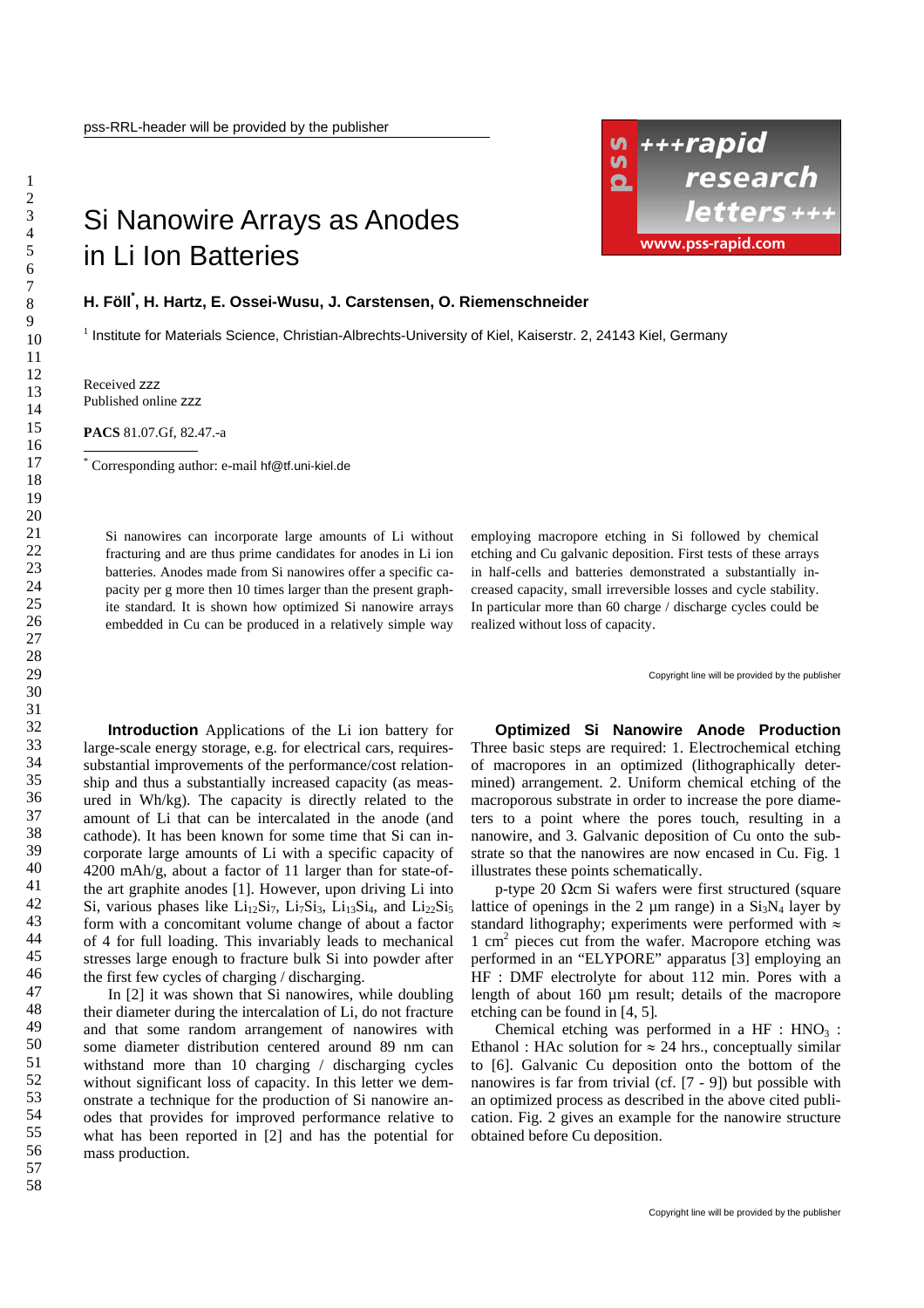

**Figure 1** a) Schematic top view of macropores (diameter around  $2 \mu m$ ) and their enlargement by chemical etching (dashed lines), b) Formation of nanowires (black) by overlap of the enlarged pores. c) Schematic crosssection with the Cu layer (thickness  $> 10 \mu m$ ).



**Figure 2** SEM cross-section of nanowires (diameter about 0.9 µm, lattice constant  $\approx 2$  µm, length 140 µm).



**Figure 3** Anode charge/discharge efficiency in a halfcell. Shown is the difference between discharge and charge vs. cycle number. The peak around cycle 45 is an artifact caused by a failure of the temperature control.

The resulting device can be directly used as an anode in a Li half-cell or in a battery. Its basic conceptual advantages with respect to the anode in [2] that consisted of nanowires produced by the vapor-liquid-solid (VLS) technique attached to stainless steel are: i) Arrangement in a defined grid with uniform diameters and lengths allows for maximum anode capacity because of maximum nanowire volume/nanowire layer thickness ratio. ii) All geometrical parameters are adjustable in a wide range. iii) Anode production is far faster and cheaper. iv) The embedding in Cu provides for stability (no shearing off is observed) and good current collection.

**Anode Properties** Anodes produced as described above were tested in half-cells and batteries, primarily with respect to capacity, cycle stability, and irreversible Li losses.

The half-cell tests employed a standard LP-30 (Merck) electrolyte and glass fiber fleece in a titanium housing and is charged to  $C/10$  for the first 8 cycles  $(C$  is the nominal capacity), the remaining cycles go to *C*/5. Cycling was stopped after 65 cycles because of time constraints. Relevant results are shown in Fig. 3 and Fig. 4.

The capacity as measured in mAh over 65 cycles did not noticeably decrease and remained close to 100 % (defined as charge to discharge percentage). The initial low efficiency is due to the formation of a solid electrolyte interface (SEI) and the initiation of the phase transformation from Si to Si-Li.

The result of first experiments with our Cu stabilized Si nanowire anode indicate irreversible losses of  $\approx 18.8$ %, comparable to the values reported in [10]; it is thus close to the theoretical limit.

The cycle stability of the anode is as good as it can be given by the measurement noise and present limits with time and the number of samples. This implies that the Liloaded Si nanowires do not become detached from the current collector (the Cu film here) despite the strain at the interfaces between Cu, (cryst.) Si, and (amorphous) Si-Li compounds. Fig. 4 shows SEM cross section pictures after cycling an anode for 6 and 66 cycles, respectively.



**Figure 4** SEM cross-section of Si nanowire anode after 6 cycles (a) and 66 cycles (b). Note that nanowire detaching occurred during specimen preparation by cleaving.

Copyright line will be provided by the publisher